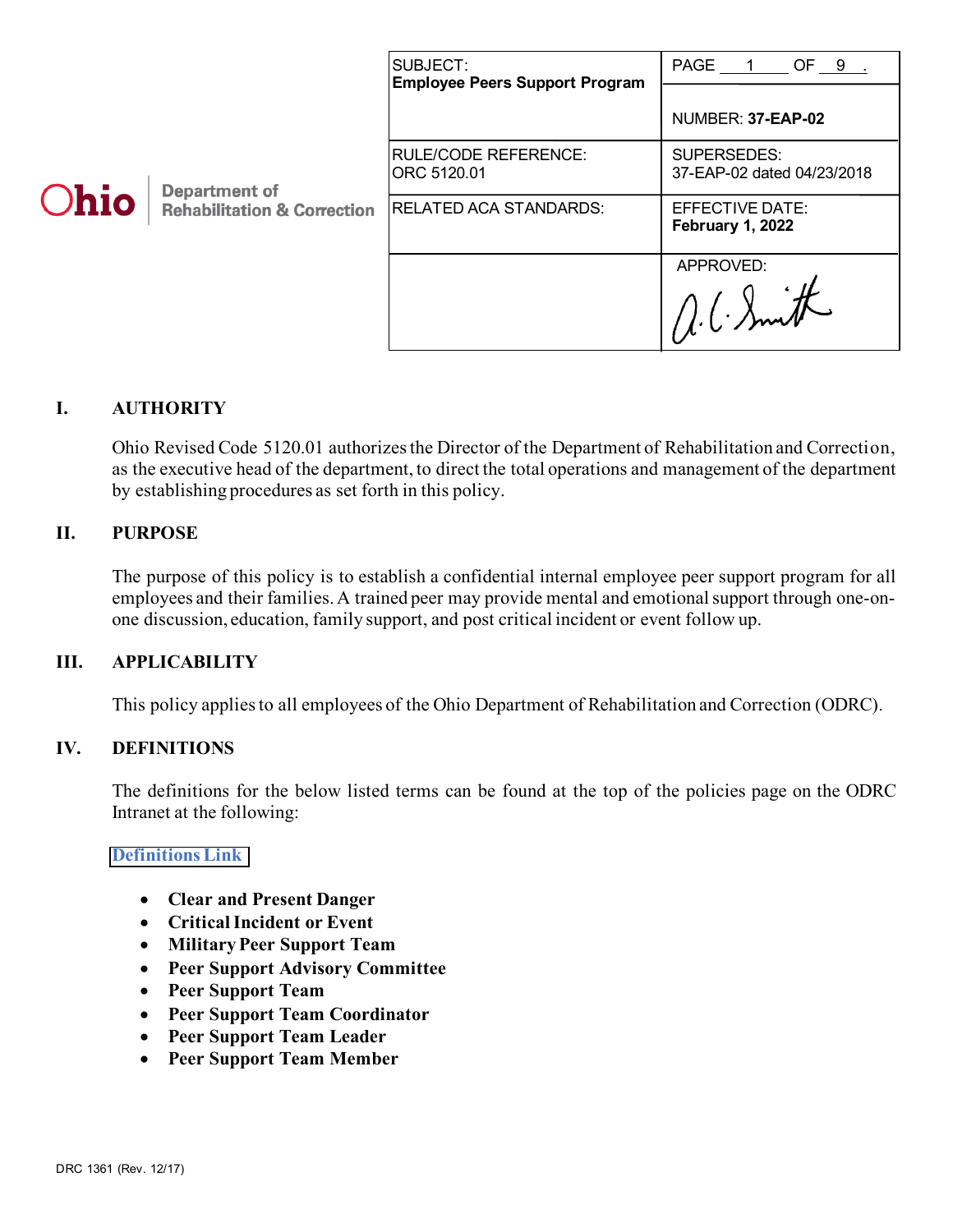# **V. POLICY**

It is the policy of the ODRC to have a confidential, formal internal employee peer support program to provide intervention, emotional and social support, information, and referral and follow-up services for employees who are experiencing difficulty with life or work-related stressors or who are negatively impacted by a critical incident or event. Peer support is not a substitute for professional counseling.

Participation in peer support activities is voluntary. It is meant to be an extra available resource for employeesto utilize, when needed.

Peers shall not hamper or impede any investigation or attempt to act as a representative for an employee.

# **VI. PROCEDURES**

## **A. Peer Support Program**

- 1. The employee Peer Support Program provides support for employees and their families to help prevent or lessen the potential negative impact of stress upon an employee. Trained peer support team members will provide mental and emotional support through one-onone discussion, education, family support, immediate support and post incident follow up. The Peer Support Program goals include:
	- a. Advocating recognition and awareness of mental and emotional wellness.
	- b. Providing resources to employees and their families during personal and professional crisis situations.
	- c. Serving as a liaison between employees and support resources.
	- d. Building a well-rounded program that focuses on maintaining confidentiality and building trust.
	- e. Identifying and vetting additional resources and programs that could benefit anyone who needs assistance outside the scope of the Peer Support Program.
- 2. The ODRC Director will appoint the peer support team coordinator who shall provide oversight of the Peer Support Program. The responsibilities of the peer support team coordinator include:
	- a. Assisting the Peer Support Advisory Committee with continuous evaluation and maintenance of the Peer Support Program.
	- b. Maintaining a list of professional resources for potential referrals.
	- c. Recording resources utilized by the program, including appropriate and confidential statistical data.
	- d. Coordinating educational materials for the Peer Support Program.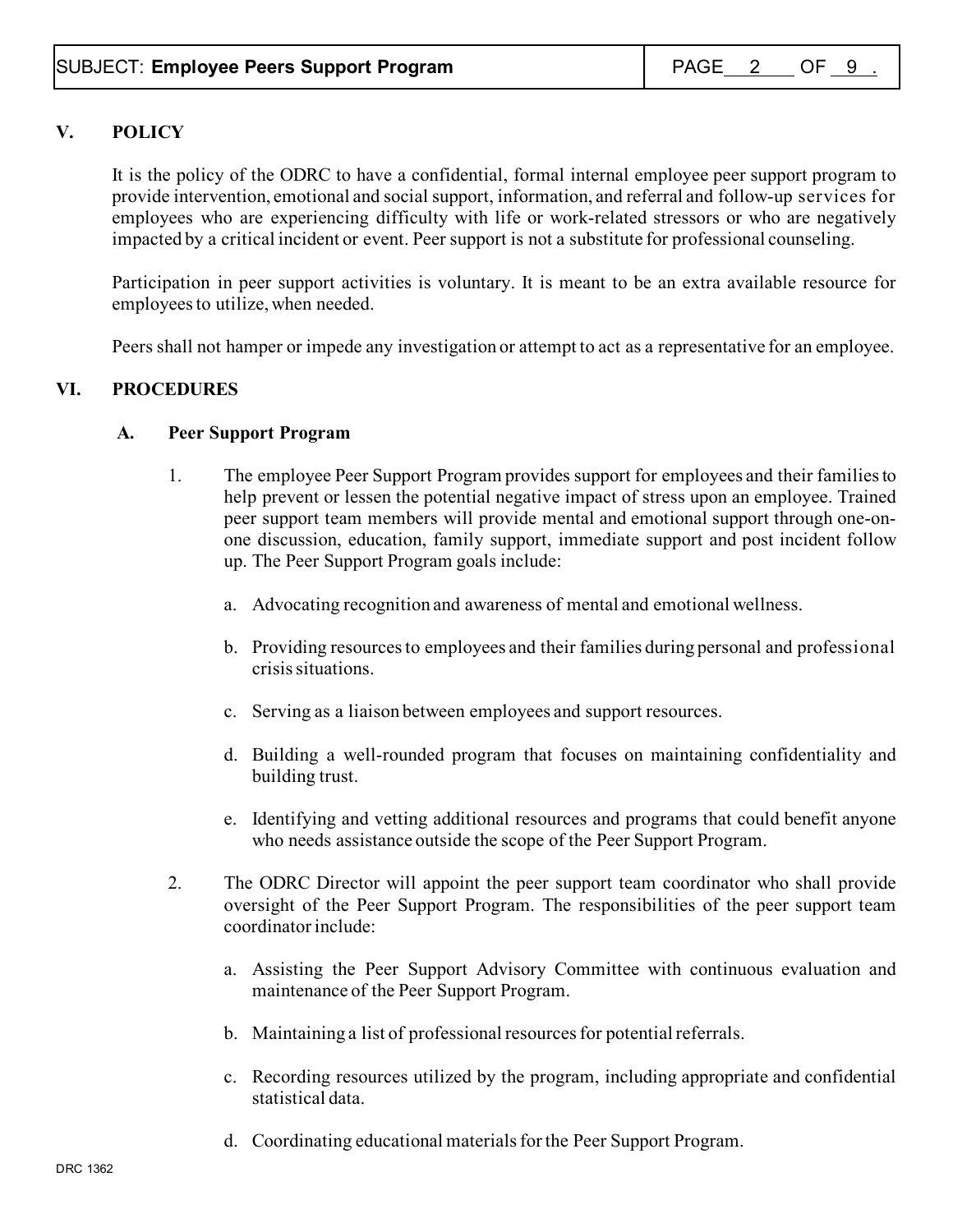- e. Ensuring that peer support team members adhere to the program's confidentiality policies.
- f. Receiving, processing, and handling complaints regarding any part of the program.
- g. This includes notifying the Peer Support Advisory Committee of major complaints and following up with complainants of action taken.
- 3. The Peer Support Program shall maintain five (5) peer support teams consisting of selected and trained peer support team members from each facility and APA region. The teams shall provide employee support to employees and their families. The teams shall be identified as the:
	- a. NE Peer Support Team- GCI, LORCI, NERC, OSP, TCI, NEOCC, LAECI, Cleveland APA, Akron APA
	- b. NW Peer Support Team- AOCI, MANCI, MCI, NCCC, ORW, RICI, TOCI, Lima APA
	- c. SE Peer Support Team- BECI, CCI, NCI, RCI, SCI, SOCF
	- d. SW Peer Support Team- CRC, DCI, FMC, LECI, LOCI, MACI, PCI, WCI, Dayton APA, Cincinnati APA, Columbus APA, OSC
	- e. Military Peer Support Team The military peer support team is a specialized team. The team members of the military peer support team must have a military background, be familiar with, or experienced in, military deployments and must be trained on issues and resources related to military service. The military peer support team leader must be a veteran.

### **B. Peer Support Teams**

- 1. The peer support team coordinatorshall appoint a peer support team leader for each team. The peer support team leader shall operate under the direction of the peer support team coordinator.
- 2. The peer support team leaders shall manage all functions and services of their peer support team, including but not limited to, determining appropriate peer support services following an incident/event, coordinating and recruitment of team members.
- 3. The peer support team leader shall work collaboratively with peer support team coordinator and managing officers to ensure staff are provided the opportunity to utilize services offered.
- 4. The peer support team leader shall maintain and forward a team roster to the peer support team coordinator and managing officers. The roster shall be updated and reissued immediately upon changes in any team member's contact information.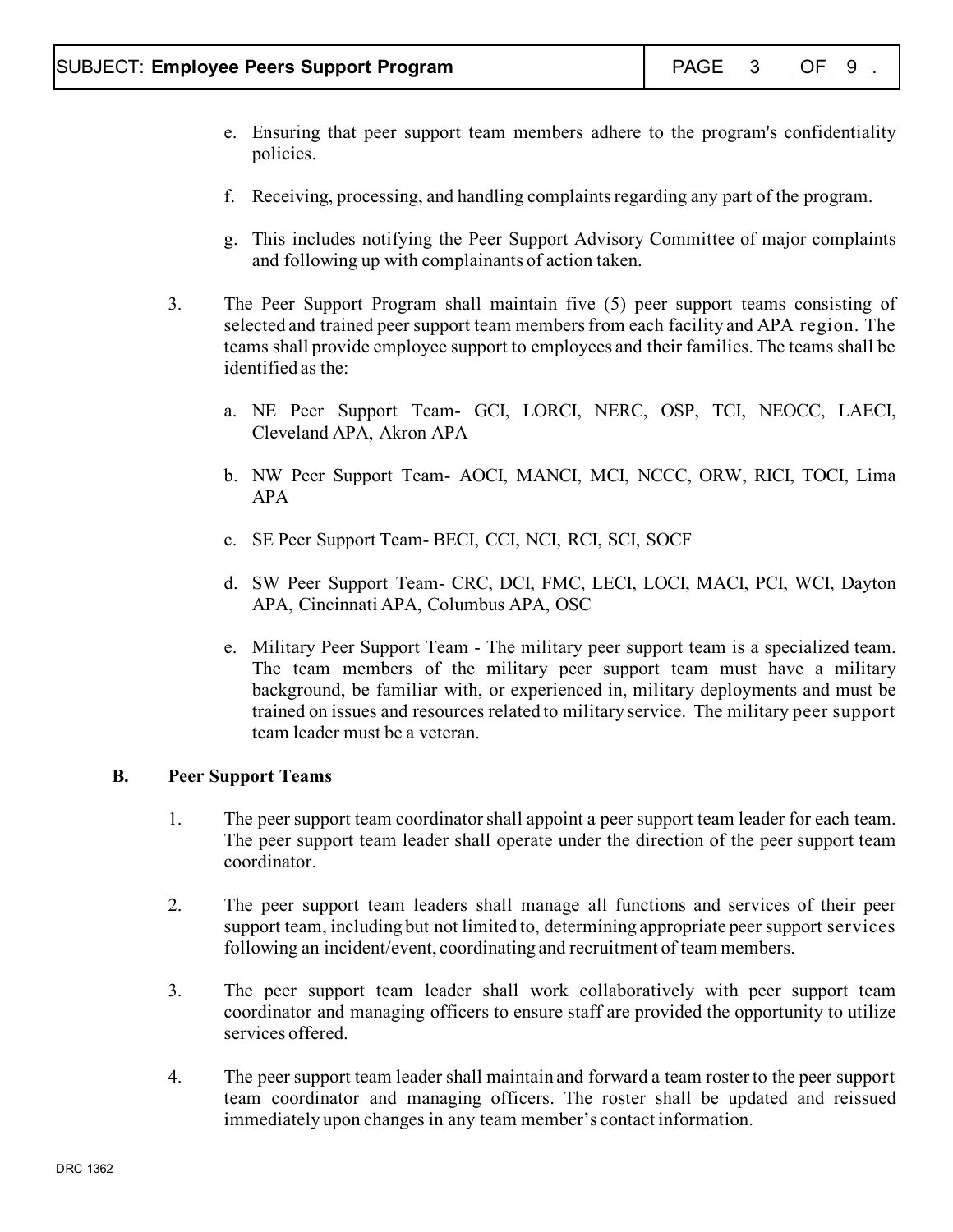- 5. The managing officer/designee shall ensure the Critical Incident Management Support Manual contains the most updated copy of the applicable peer support team roster.
- 6. Peer support team members must adhere to the Terms and Conditions/Confidentiality Agreement.
	- a. Members must agree to keep non-identifying tracking information and submit to the peer support team leader on a weekly basis.
	- b. Members agree to make themselves available for co-workers.
	- c. Members may be dismissed from the peer support team for breaching confidentiality, acting in a non-professional manner that could diminish the team integrity or reputation, failure to fulfill any of the team obligations and responsibilities, and failure to maintain a minimum number of training hours. A review process will be conducted before dismissal is recommended.
	- d. Peer support team members may resign at any time by notifying the team coordinator, in writing.
- 7. Peer support team members shall be knowledgeable in internal agency and external community resources available to employees and make referrals when necessary.
- 8. The military peer support team members must have a military background and be familiar with the deployment process. The only exception is the mental health professional(s) assigned to the program.

# **C. Peer Support Services**

- 1. The Peer Support Program shall provide peer support services to employees and their families. The peer support team members may assist employees in identifying resources to assist in resolving personal or professional problems, stress and fatigue, and reactions to incidents.
- 2. All services of the Peer Support Program are confidential. Peer support team members shall not disclose who uses the program or what services are provided to the employee and their family.
- 3. Peer support services may be initiated at the request of the employee seeking services or at the request of a concerned party.
- 4. The fundamental core services of the Peer Support Program include but are not limited to:
	- a. Immediate assessment and intervention,
	- b. Providing education on acute trauma related symptoms,
	- c. Offering early intervention crisis survival skills,
	- d. Advocating for the needed intervention and services,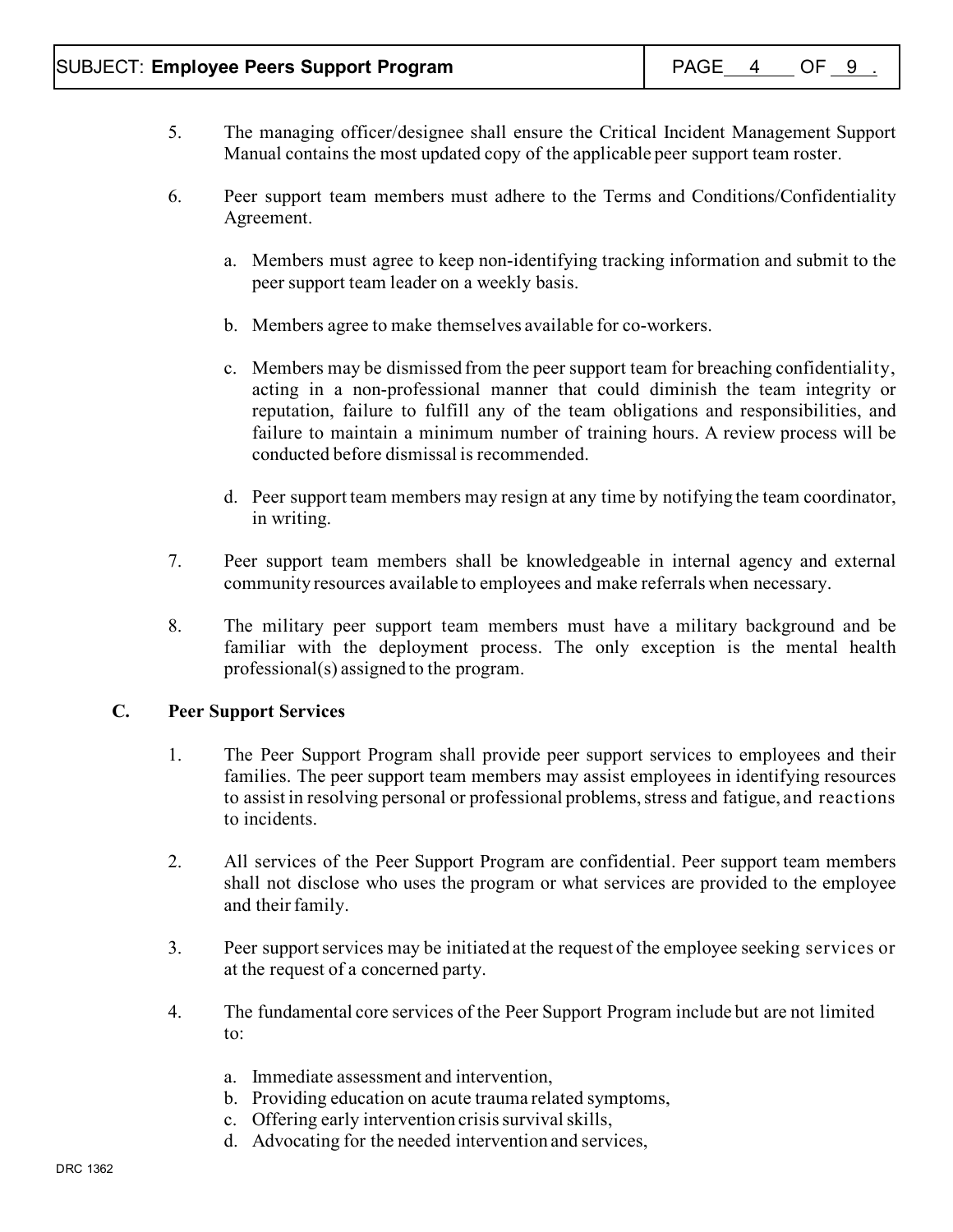# SUBJECT: **Employee Peers Support Program** | PAGE\_\_<u>5\_\_</u>\_OF\_\_9\_\_

- e. Identifying needs and specialized resources,
- f. Assisting with navigation of off-work processes and requirements,
- g. Connecting the employee with the off-work specialist,
- h. Assist in obtaining, completing, and submitting necessary personnel paperwork,
- i. Visiting in hospital, residence, or other off-site location to provide services,
- j. Initiating and scheduling follow-up,
- k. Providing return to work support and follow-up services,
- l. Work with the employee family on a case-by-case basis.
- 5. Peer support team members will immediately contact the peer support team leader in the event the employee issue requires a higher level of intervention, i.e., suicidal expressions/thoughts.
- 6. All peer support services shall be documented on the Peer Support Program Weekly Contact Report (DRC1421) by the peer support team member providing services and forwarded to the peer support team leader weekly.

# **D. MilitaryPeer Support Services**

- 1. The military peer support team members shall work with any employee and their family regarding issues related to their military service.
- 2. A military peer support team member shall be contacted when an employee with a military background is experiencing obvious distress.
- 3. In accordance with ODRC Policy 36-LEV-04, Military Service Leave and Notice Requirements, the Personnel Office shall forward the Military Peer Support Information Sheet (DRC1411) to the peer support coordinator and the military peer support team leader within twenty-four (24) hours of receipt. Completion of this form is mandatory.
- 4. The military peer support team leader shall assign a military peer support team member to work with the employee who is deploying for military service or who is returning to work from a deployment.
- 5. The military peer support team member shall assist the employee in deployment as follows:
	- a. Assist the employee with preparation and paperwork prior to leaving on a deployment.
	- b. Provide professional and personal support to the employee.
	- c. Provide assistance as the employee transitions back to the workforce.
	- d. Educate the employee on common and potential post-deployment transition issues.
	- e. Establish a long-term connection with the employee for future support and assistance.
	- f. Provide resource information to the employee.
	- g. Provide educational information to the supervisor of the returning employee that includes information about the employee's transition back to the workforce (i.e., common and potential post-deployment issues).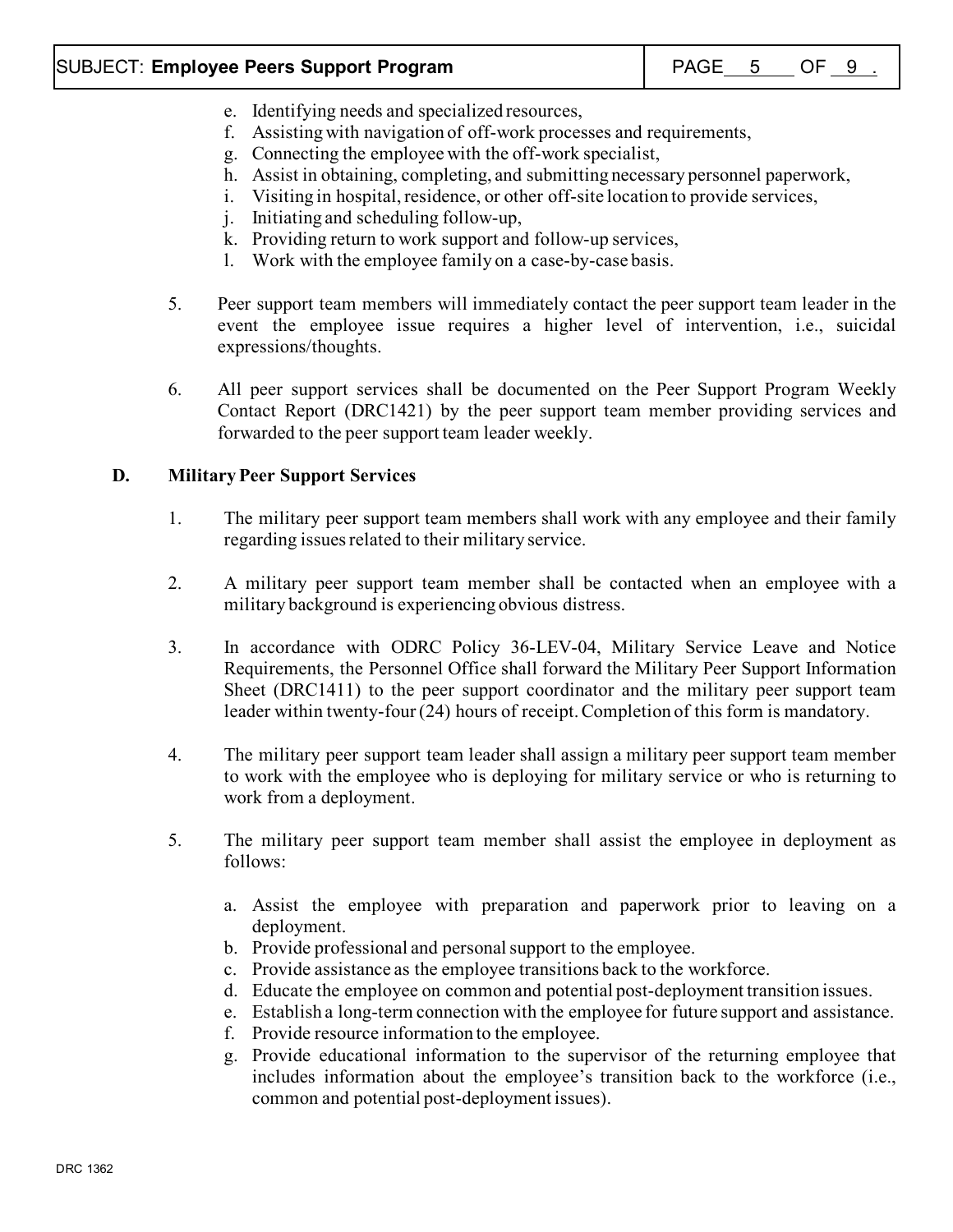- 6. When the completed Military Leave Reinstatement Request (DRC1413) is received upon the employees return to work, the Personnel Office shall forward the form to the OSC Bureau of Personnel and to the peer support coordinator and the military peer support team leader within twenty-four (24) hours of receipt in accordance with ODRC Policy 36-LEV-04, Military Service Leave and Notice Requirements.
- 7. Upon returning to work from a deployment, the assigned military peer support team member shall contact the returning service member.

# **E. Notifications**

- 1. Notification of critical incidents or events to the peer support program coordinator and the peer support team leader is required to ensure appropriate outreach and services are provided to staff. Notification will prompt the peer support program coordinator and the peer support team leader to determine the level of service that is required. Services may range from an informal contact to a formal response to a critical incident/event.
- 2. Consistent notification protocols shall be adhered to in each case to ensure there is an equal and fair application of support and services for all staff.
- 3. Notification shall occur through email or phone contact. Email notification shall be sent to [DRC.PEERSUPPORT@odrc.state.oh.us.](mailto:DRC.PEERSUPPORT@odrc.state.oh.us) Phone contact numbers are located on the Peer Support Team roster.
- 4. The peer support team leader shall be notified by phone of all the following:
	- a. All staff assaults that require outside emergency medical care,
	- b. Death of an employee on duty (regardless of the cause of death),
	- c. Life threatening injuries of an employee on duty,
	- d. Hostage incident,
	- e. Loss of a portion of an institution where a planned response to regain control is implemented,
	- f. Unexpected death of an employee,
	- g. Any situation where employees are exposed to extreme violence or harm,
	- h. Incarcerated individual suicide or serious suicide attempt,
	- i. Staff suicide or attempted suicide,
	- j. Inmate on inmate assaults resulting in serious physical harm or death,
	- k. Significant threats of harm to the employee or their family.
- 5. The team leader shall be notified via email to [DRC.PEERSUPPORT@odrc.state.oh.us](mailto:DRC.PEERSUPPORT@odrc.state.oh.us) of all the following:
	- a. Staff assaults,
	- b. Any other incidents that have the potential to negatively impact the employee(s).
- 6. If a staff member requests to utilize peer support services, every effort should be made to ensure contact is made.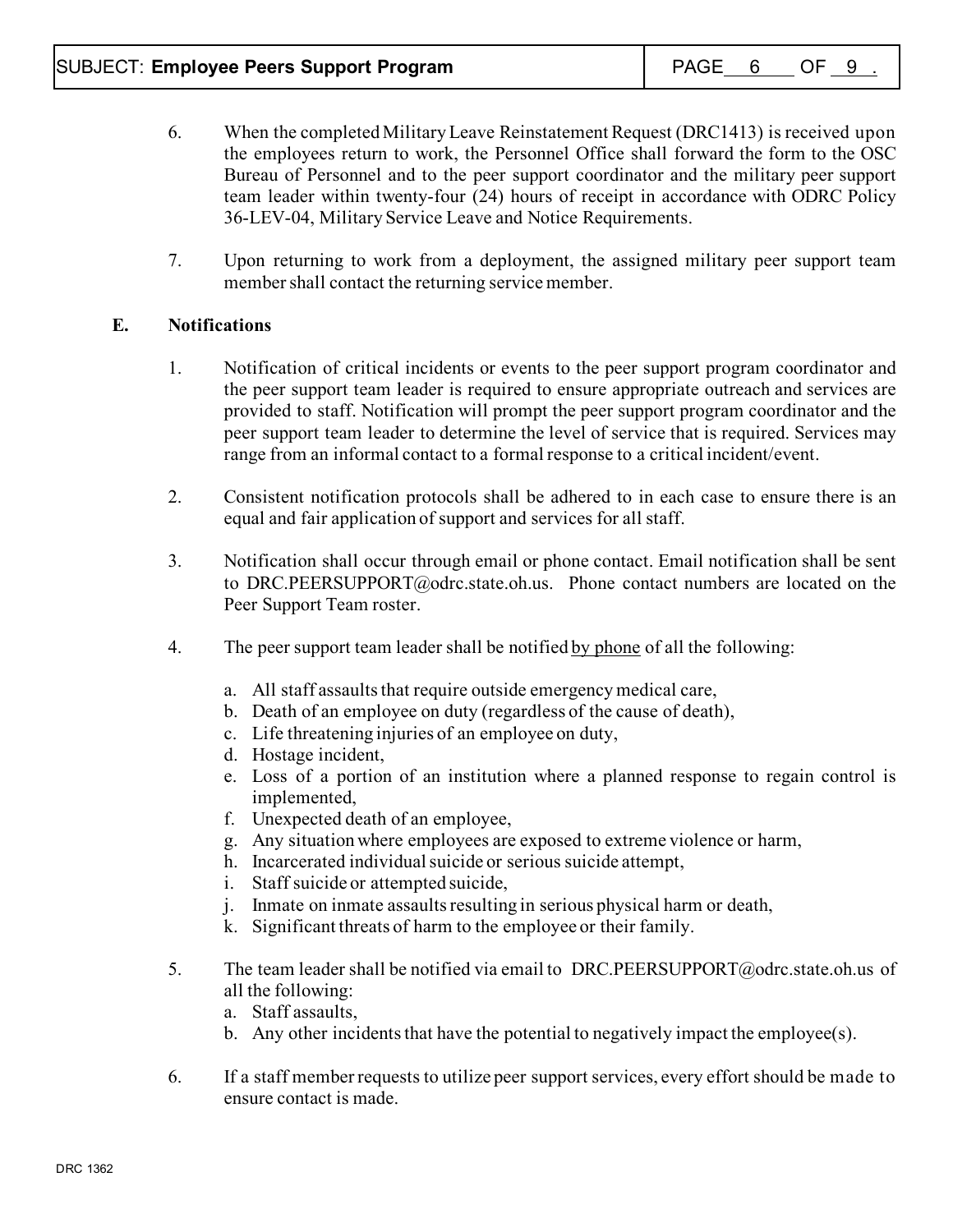- 7. Most peer support services can be delivered through informal contacts with the employee(s) and do not require peer support team membersto be pulled from their duties or called into work to perform peer support services. However, there are instances that may require an immediate response, such as:
	- a. Employees exhibiting behaviors or expressing thoughts of suicide,
	- b. Employees who are in crisis due to a work or non-work incident,
	- c. Any other incident where it is evident an employee is in crisis.
- 8. The details of the incident shall guide the peer support team leader on the type(s) of services required.
- 9. The peer support team leader shall notify the managing officer/designee of the necessity and immediacy of peer support response and services.

## **F. Team Member Selection and Training**

- 1. To be considered for team membership of the Peer Support Program, an employee must complete and submit the Application for Special Teams (DRC2685) to the appropriate peer support team leader for approval.
- 2. The peer support team leader shall conduct an interview with the applicant and provide their recommendation to the managing officer.
- 3. The Application for Special Teams (DRC2685) is then submitted to the Peer Support Advisory Committee of the final approval of the applicant.
- 4. Applicants for the Peer Support Program shall:
	- a. Be a respected staff member that is regarded as competent in their field,
	- b. Have basic active listening skills with the ability to accurately identify and display empathy towards others,
	- c. Have the ability to positively manage their own stress,
	- d. Be willing and available to be called upon and respond to activations at any time,
	- e. Have a good attendance record,
	- f. Have no significant discipline (i.e., anything above a written reprimand) for at least one (1) year and/or active discipline,
	- g. Meet training and professional credentials,
	- h. Have a good rapport with co-workers and management,
	- i. Adhere to confidentiality.
- 5. At a minimum, applicants approved for participation in the Peer Support Program must successfully complete twenty-four (24) hours of an approved peer support training.
- 6. Each peer support team member must attend eight (8) hours of approved training once per quarter. The training must be approved by the peer support program coordinator.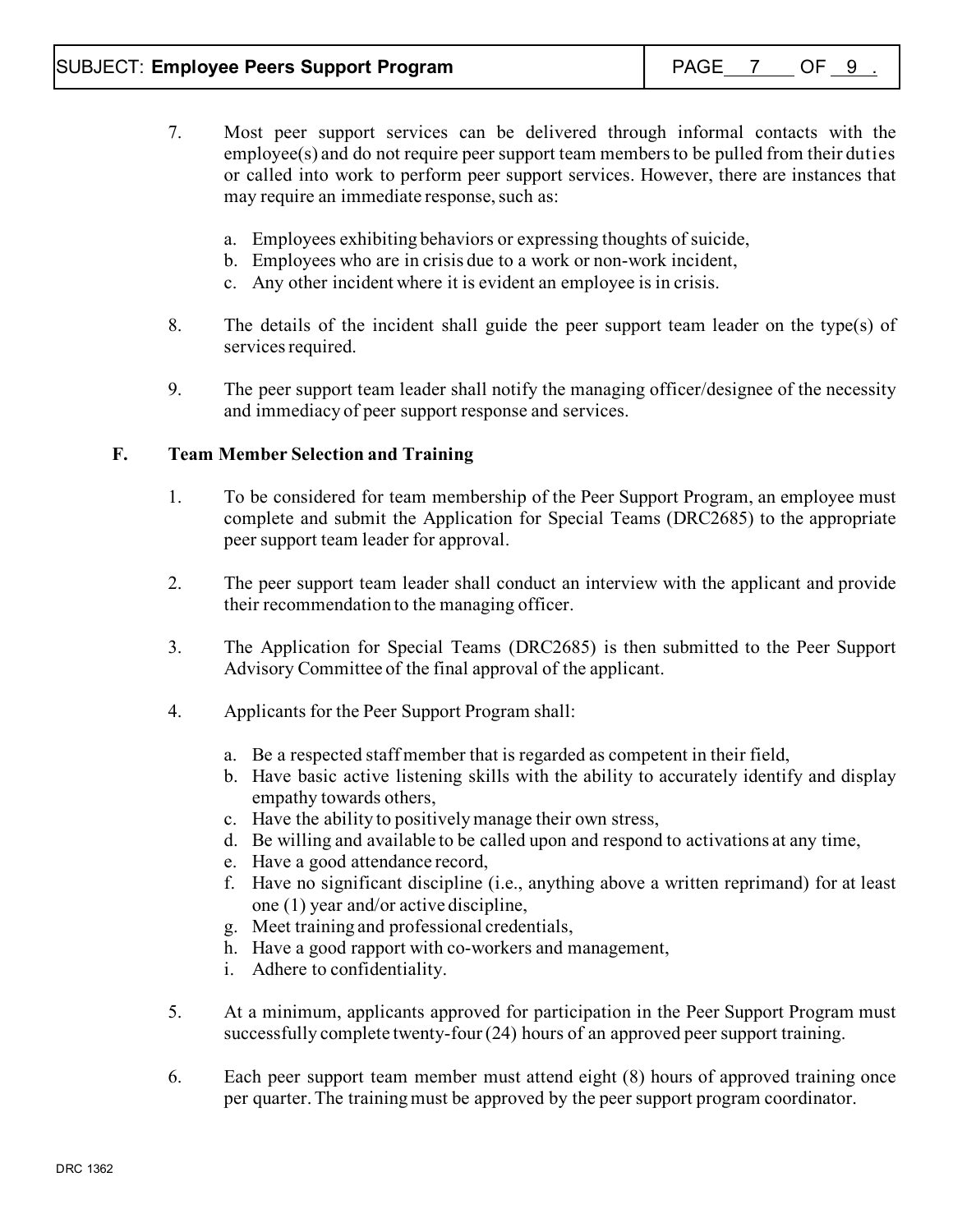7. Each member of the military peer support team must receive specialized training, in addition to the 24-hour training requirement. The training will include military specific topics including, but not limited to, Post-Traumatic Stress Disorder, Traumatic Brain Injury, Combat Trauma, Military Sexual Assault, and resources specific to active duty and retired military personnel.

# **G. Confidentiality**

- 1. The Peer Support Program is a confidential program. Members shall not discuss information obtained while acting in a peer support capacity with anyone other than other trained members when assistance is needed or when required by law.
- 2. Peer support team members have a duty to report an individual that is a "Clear and Present Danger" to themselves or others. Immediate notification to the peer support team coordinator and/or peer support team leader is mandatory. Every effort must be made to ensure that the individual is safe. When possible, the individual should not be left alone. If necessary, outside emergency responders may be notified (i.e., police, sheriff, fire).
- 3. Peer support team members shall not divulge information with other employees, family members, friends, supervisors or management, or the public. Identifying information on employees utilizing Peer Support Team services or mental health referrals will never be recorded or maintained. Peer support team members have the responsibility to inform members of their duty to report, prior to meeting.
- 4. The effectiveness of this program relies heavily on the integrity of the peer support team members and the reputation they maintain. If the Peer Support Advisory Committee is notified of a suspected or potential breach of confidentiality or violation of team policy, a review process will be conducted by the Peer Support Advisory Committee immediately.
- 5. A review process will begin if either one of the following allegations are brought to the attention of the Peer Support Advisory Committee:
	- a. A peer support team member is acting in contradiction to, or has failed to adhere to, Peer Support Team Guidelines.
	- b. A peer support team member has failed to adhere to the Peer Support Program policy and including the signed Peer Support Program Confidentiality Agreement (DRC1445).
- 6. Any confirmed violation will be reviewed by the Peer Support Advisory Committee to determine majority agreement prior to starting the review process.
- 7. The length of the review process may vary from case to case, taking unique circumstances into consideration.
- 8. Upon completion of the review process, one of two possible outcomes will be determined.